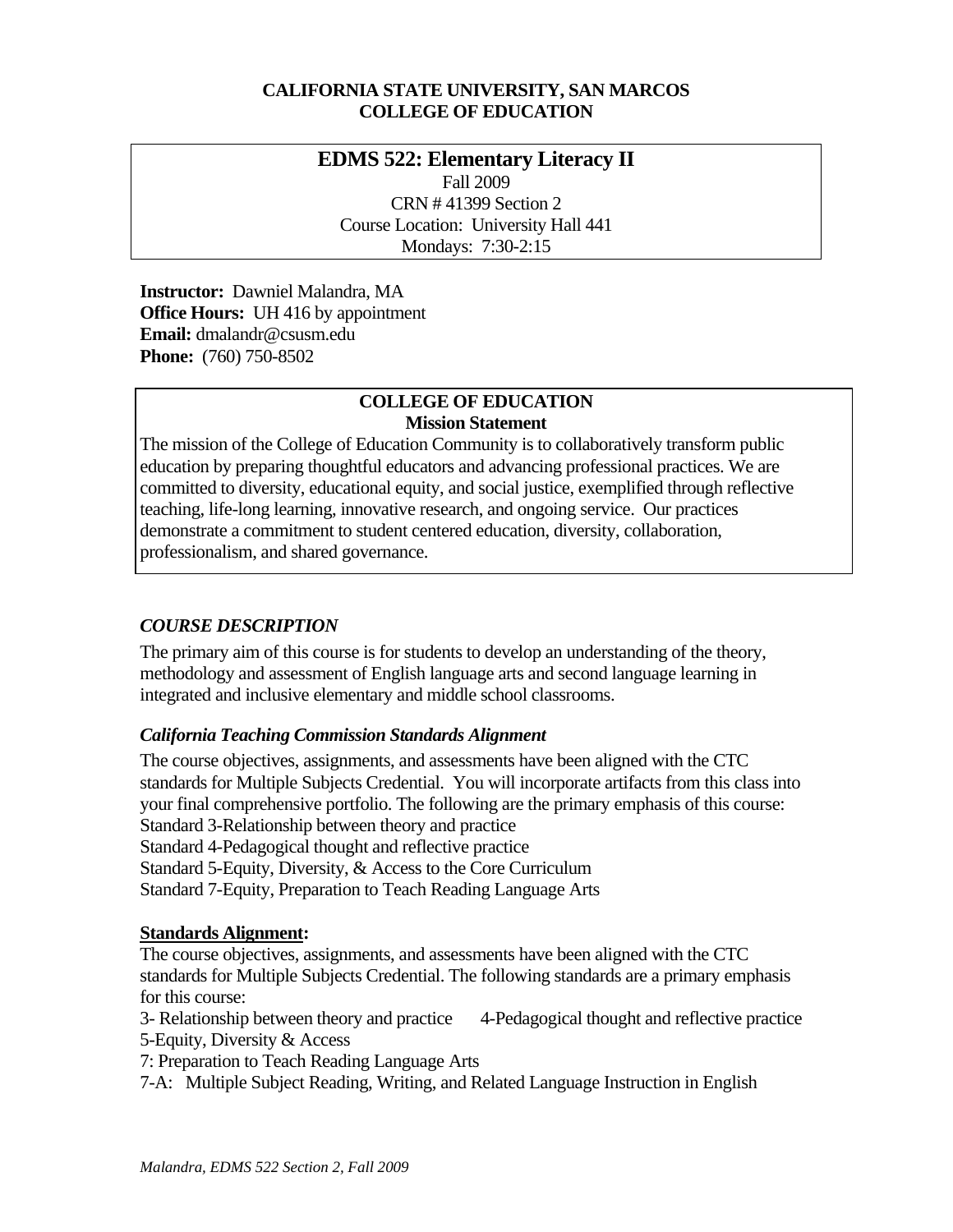### **Course Objectives:**

KNOWLEDGE - Teacher candidates will:

- Gain an understanding of how a first and second language is acquired.
- Gain an understanding of the reading process and its relationship to thought, language and learning and the knowledge of reading content including: word analysis, fluency, vocabulary- academic language- and background knowledge, reading comprehension, literary response and analysis.
- Gain understanding of how to learn to read and write in first and second languages.
- Become familiar with how to "deliver a comprehensive program of systematic, explicit instruction in reading, writing, listening, and speaking aligned to the state adopted English Language Arts Content Standards and the Reading/Language Arts Framework (2007).
- Become familiar with "multiple monitoring measures within the three basic types of assessments to determine students' progress towards state adopted content standards."
- Become familiar with "differentiated reading instruction and interventions to meet the needs of the *full range of learners (including struggling readers, students with special needs, English learners, speakers of non-standard English, and advanced learners)*  who have varied reading levels and language backgrounds."

SKILLS - Teacher candidates will:

- Become sensitive observers of children's language using behaviors.
- "Demonstrate knowledge and ability to utilize multiple monitoring measures within the three basic types of assessments to determine students' progress towards state adopted content standards: entry level assessment for instructional planning, monitoring student progress, post test or summative assessment."
- "Be able to analyze and interpret results [of children's reading and writing behaviors] to plan effective and differentiated instruction and interventions."
- "Demonstrate knowledge of components of effective instructional delivery in reading, writing and listening and speaking."
- Develop the ability to select appropriate materials and instructional strategies to meet the individual needs of students and use "State Board of Education (SBE)-adopted core instructional materials for both instruction and intervention."
- Develop the ability to differentiate literacy instruction in order to provide Universal Access.
- • Learn how to organize the classroom for teaching reading and writing to the *full range of learners (including struggling readers, students with special needs, English learners, speakers of non-standard English, and advanced learners)* who have varied reading levels and language backgrounds

ATTITUDES AND VALUES – Teacher candidates will:

- Develop an appreciation for the natural language abilities children possess for processing and producing print.
- To appreciate the need and value of integrating reading writing into all curricular areas
- Affirm the importance of a rich environment for an effective language arts program.
- Develop a sensitivity to and appreciation for culturally and linguistically diverse learners.
- Develop a sensitivity to and appreciation for the importance of reading and writing for students' own personal and professional growth.
- Develop a respect for each student, his/her abilities and background and the student's right to instruction that meets his/her individual needs.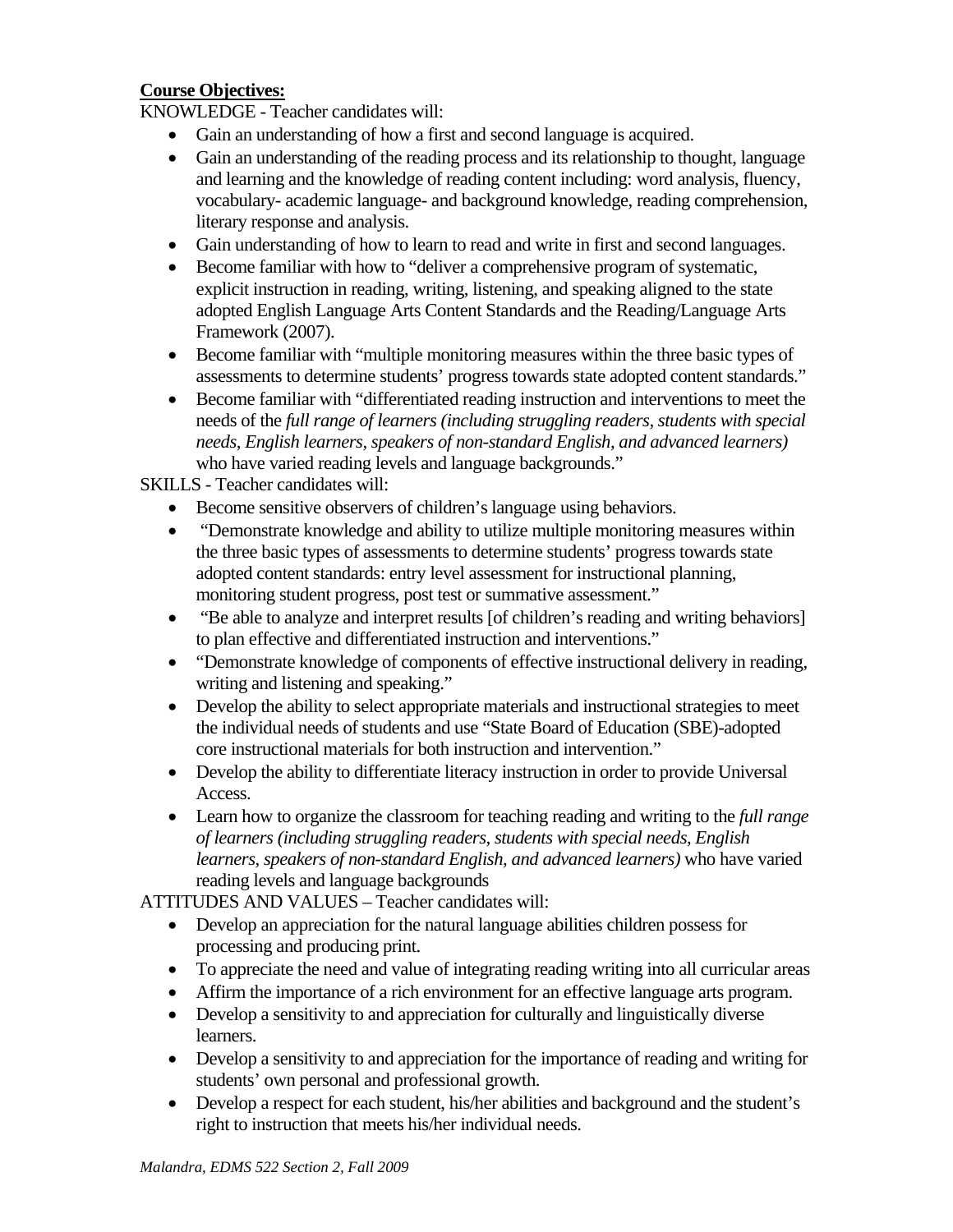#### **INFUSED COMPETENCIES**

#### **Authorization to Teach English Learners**

This credential program was specifically designed to prepare teachers for the diversity of languages often encountered in California public school classrooms. The authorization to teach English learners is met through the infusion of content and experiences within the credential program, as well as additional coursework. Students successfully completing this program receive a credential with authorization to teach English learners. *(Approved by CCTC in SB 2042, Program Standards, August, '02.)* 

#### **Special Education**

Consistent with the intent to offer a seamless teaching credential in the College of Education, this course demonstrates the collaborative infusion of special education competencies reflecting inclusive educational practices.

#### **Technology**

This course infuses technology competencies to prepare candidates to use technology, emphasizing use in both teaching practice and student learning.

#### **All University Writing Requirement**

Writing requirements for this class will be met as described in the assignments. Every course at the university, including this one, must have a writing requirement of at least 2500 words.

#### **STUDENT LEARNING OUTCOMES**

#### *Teacher Performance Expectation (TPE) Competencies*

Teacher Performance Expectations are standards for student teachers. This course is designed to help teachers seeking the Multiple Subjects Credential to develop the skills, knowledge, and attitudes necessary to assist schools and districts implement effective programs for all students. The successful candidate will be able to merge theory and practice in order to realize a comprehensive and extensive educational program for all students.

#### *California Teacher Performance Assessment (CalTPA)*

Beginning July 1, 2008, all California credential candidates must successfully complete a state-approved system of teacher performance assessment (TPA), to be embedded in the credential program of preparation. At CSUSM, this assessment system is called the "CalTPA" or TPA.

To assist your successful completion of the TPA, a series of informational seminars are offered over the course of the program. TPA related questions and logistical concerns are to be addressed during seminars. Your attendance to TPA seminars will greatly contribute to your success on the assessment.

Additionally, COE classes use common pedagogical language, lesson plans (lesson designs), and unit plans (unit designs) in order to support and ensure your success on the TPA, and, more importantly, in your credential program.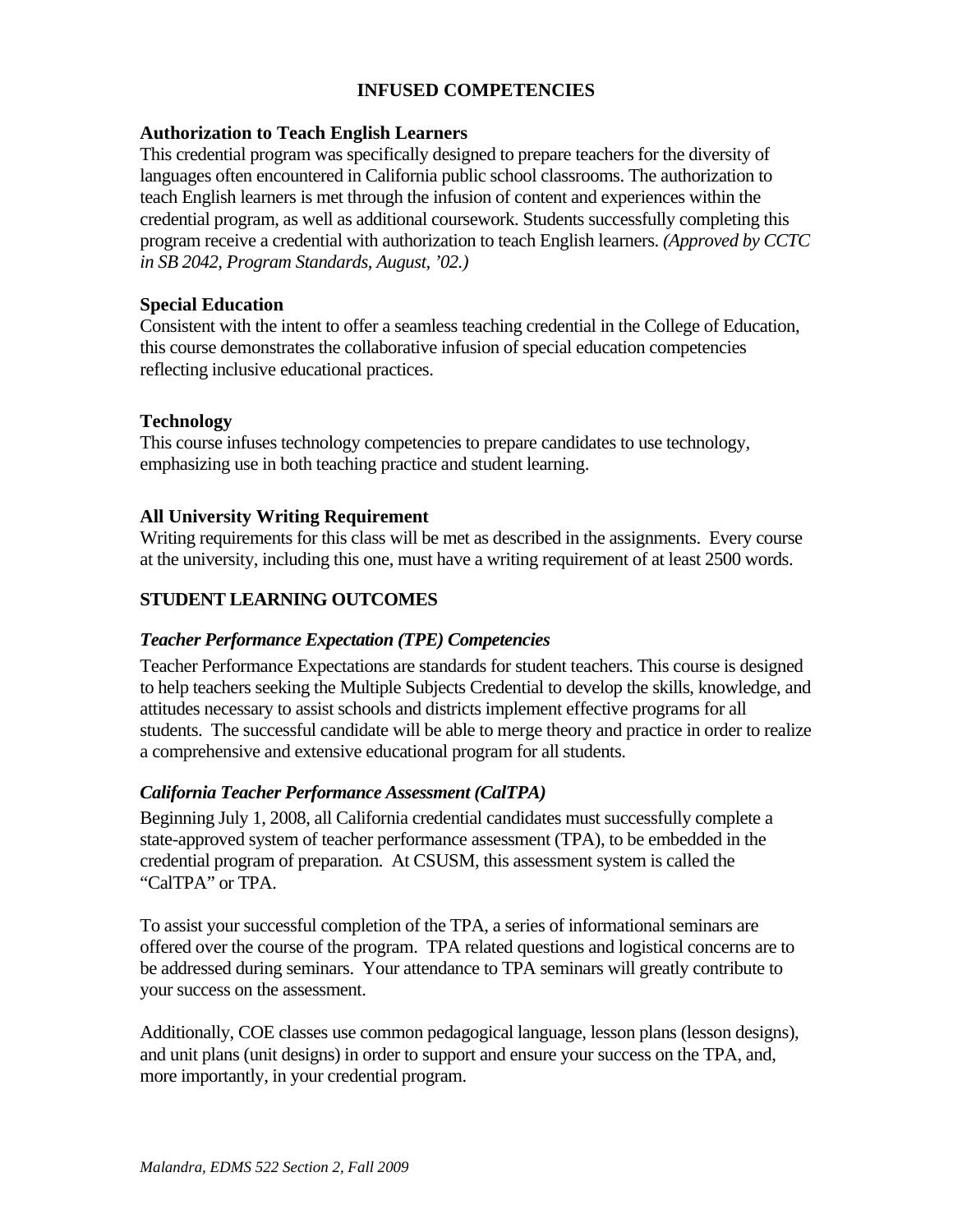The CalTPA Candidate Handbook, TPA seminar schedule, and other TPA support materials can be found on the COE website provided at the website provided: http://www.csusm.edu/coe/CalTPA/ProgramMaterialsTPA.html

#### **Students with Disabilities Requiring Reasonable Accommodations**

Students with disabilities requiring reasonable accommodations must be approved for services by providing appropriate and recent documentation to the Office of Disabled Student Services (DSS). The office is located in Craven Hall 5205, and can be contacted by phone at 760.750.4905 or TTY 760.750.4909. Students authorized by DSS to receive reasonable accommodations should meet with their instructor during office hours or, to ensure confidentiality, in a more private setting.

### **CSUSM Academic Honesty Policy**

 have appropriate references to the original sources. Any quoted material should give credit to "Students will be expected to adhere to standards of academic honesty and integrity, as outlined in the Student Academic Honesty Policy. All written work and oral presentation assignments must be original work. All ideas or materials borrowed from other sources must the source and be punctuated with quotation marks.

Students are responsible for honest completion of their work including examinations. There will be no tolerance for infractions. If you believe there has been an infraction by someone in the class, please bring it to the instructor's attention. The instructor reserves the right to discipline any student for academic dishonesty in accordance with the general rules and regulations of the university. Disciplinary action may include the lowering of grades and/or the assignment of a failing grade for an exam, assignment, or the class as a whole."

Incidents of Academic Dishonesty will be reported to the Dean of Students. Sanctions at the University level may include suspension or expulsion from the University.

#### **Plagiarism**

As an educator, it is expected that each student will do his/her own work, and contribute equally to group projects and processes. Plagiarism or cheating is unacceptable under any circumstances. If you are in doubt about whether your work is paraphrased or plagiarized see the Plagiarism Prevention for Students website http://library.csusm.edu/plagiarism/index.html. If there are questions about academic honesty, please consult the University catalog.

#### **Electronic Communication Protocol**

Electronic correspondence is a part of professional interactions. If you need to contact me, email is often the easiest way to do so at bingalls@csusm.edu. Please be reminded that e-mail and on-line discussions are a very specific form of communication, with their own nuances and etiquette. For instance, electronic messages sent in all upper case (or lower case) letters, major typos, or slang, often communicate more than the sender originally intended. With that said, please be mindful of all e-mail and on-line discussion messages you send to your colleagues, to faculty members in the College of Education, or to persons within the greater educational community. All electronic messages should be crafted with professionalism and care.

Things to consider:

- Would I say in person what this electronic message specifically says?
- How could this message be misconstrued?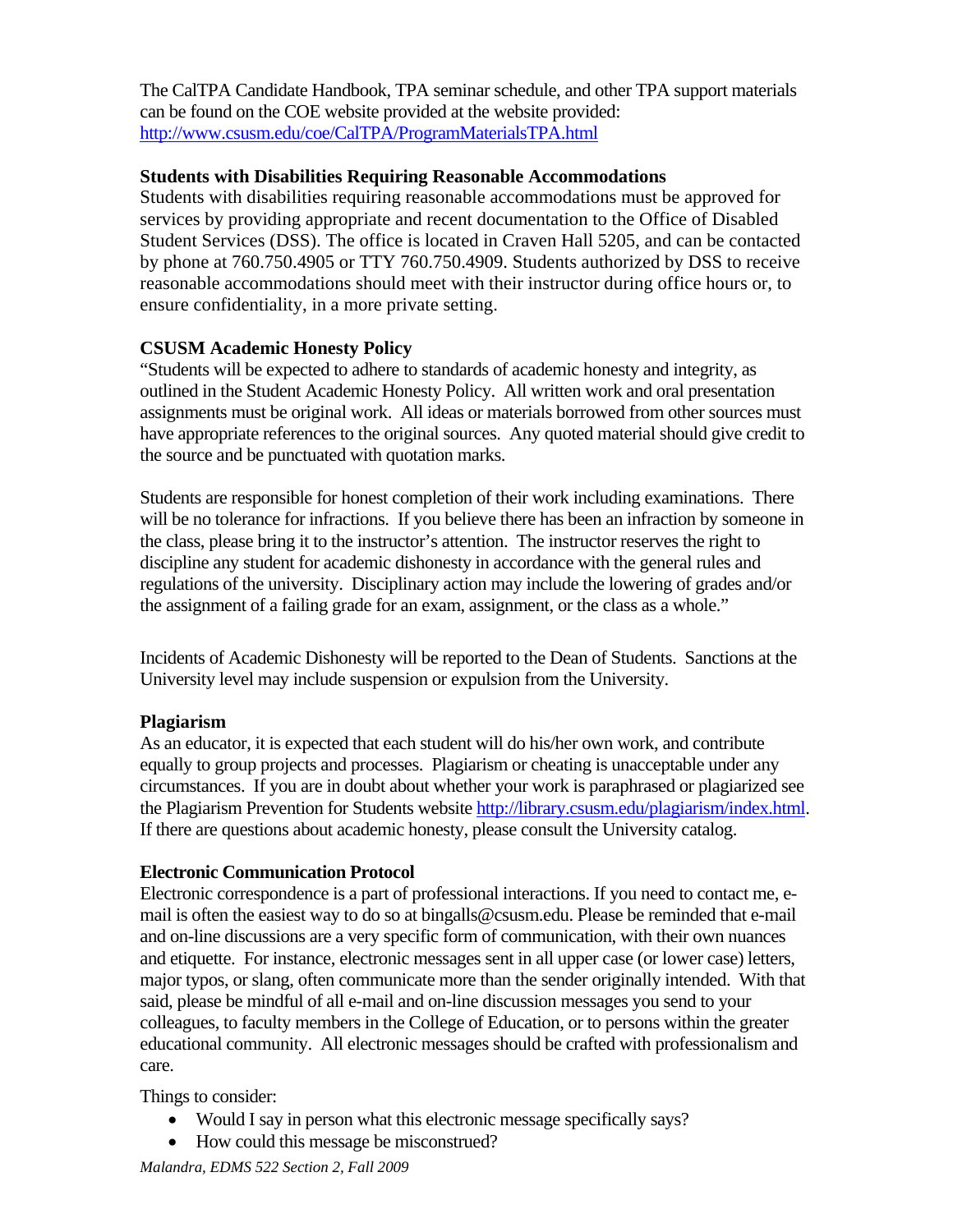- • Does this message represent my highest self?
- Am I sending this electronic message to avoid a face-to-face conversation?

In addition, if there is ever a concern with an electronic message sent to you, please talk with the author in person in order to correct any confusion.

#### *Grading Standards (Points)*

In order to earn a teaching credential from the state of California, you must maintain a B average  $(3.0 \text{ GPA})$  and cannot receive below a  $C+$  in any course in your teacher education program.

#### *Grading Policy*

All students will come prepared to class; readings and homework assignments are listed on the dates on which they are due. All required work is expected to be on time. One grade level will be deducted for each late assignment (e.g., an "A" assignment that is submitted late will be marked down to a "B"). Unless prior instructor approval is secured, assignments will not be accepted three class sessions after which they are due. Exceptions will be handled on a case-by-case basis, as determined by the instructor.

### *Grading Emphasis*

It is expected that students will proofread and edit their assignments prior to submission. Students will ensure that the text is error-free (grammar, spelling), and ideas are logically and concisely presented. The assignment's grade will be negatively affected as a result of this oversight. Each written assignment will be graded approximately 80% on content and context (detail, logic, synthesis of information, depth of analysis, etc.), and 20% on mechanics (grammar, syntax, spelling, format, uniformity of citation, etc.). All citations, where appropriate, will use American Psychological Association (APA) format. Consult American Psychological Association (APA) Manual,  $5<sup>th</sup>$  edition for citation guidance.

Grading will also include a component of "professional demeanor." Students will conduct themselves in ways that are generally expected of those who are entering the education profession. This includes but is not limited to:

- On-time arrival to all class sessions;
- Advance preparation of readings and timely submission of assignments;
- Respectful participation in all settings (e.g., whole group, small group, in/outside of class);
- Carefully considered, culturally aware approaches to solution-finding.

The following grading scale will be used:

| $93 - 100$ |      | $75 - 79$    | $C_{\pm}$     |
|------------|------|--------------|---------------|
| $90 - 92$  | A-   | $72 - 74$    | $\mathcal{C}$ |
| $88 - 89$  | $B+$ | $70 - 71$    | $\mathbb{C}$  |
| $83 - 87$  | в    | $60 - 69$    | Ð             |
| $80 - 82$  | В-   | $59 -$ below | Ħ             |

#### **College of Education Attendance Policy**

Due to the dynamic and interactive nature of courses in the College of Education, all students are expected to attend all classes and participate actively. Absences and late arrivals/early departures will affect the final grade. The COE attendance policy states,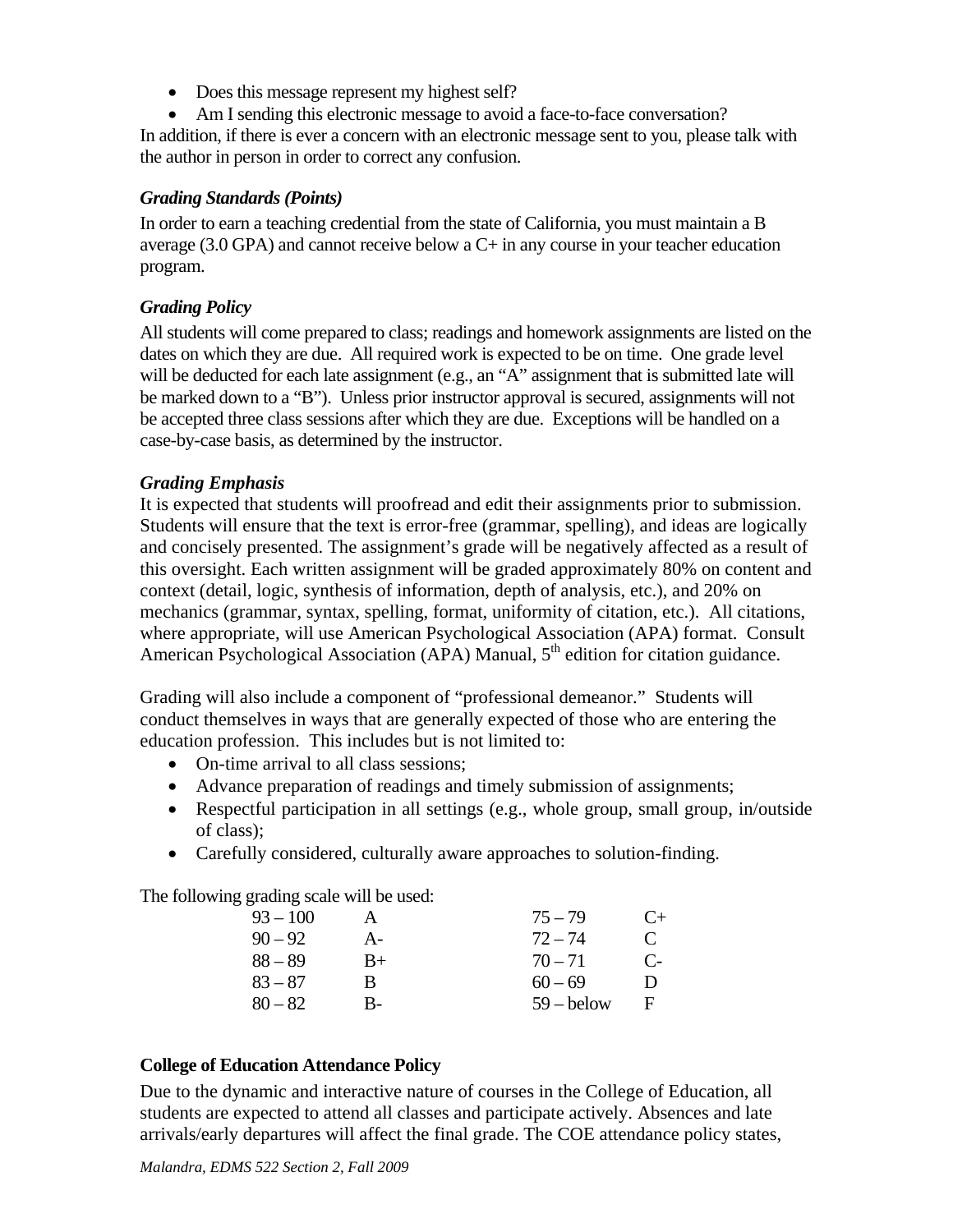"At a minimum, students must attend 80% of class time, or s/he may not receive a passing grade for the course at the discretion of the instructor. Individual instructors may adopt more stringent attendance requirements." (*Adopted by the CE Governance Community, December, 1997)* 

#### **Student Participation and Attendance**

 disclosure exercises are the norm. **Students are expected to have read assigned materials**  The course deals with complex material processed in a variety of ways. Structured interactions, group processes, oral presentations, guided discussion of readings, and self**by the date indicated in the syllabus, and should be prepared to discuss readings individually or in variously structured groups.** The degree of your engagement in these processes forms the basis for points assigned. Due to the fast paced and highly interactive nature of the course, regular attendance and full participation are expected: teaching and learning is difficult (if not impossible) if one is not present for and engaged in the process. Therefore, the above College Attendance Policy is amplified as follows:

**1**. Missing more than 1 class meeting will result in the reduction of one letter grade.

**2.** Arriving late or leaving early on more than two occasions will result in the reduction of one letter grade.

 **3.** Illness and emergency circumstances will be considered/negotiated on a case-by-case basis. *Please notify the instructor in writing (email) as soon as possible* so that handouts can be saved for you. These measures should not be considered punitive, as students are expected to establish appropriate personal, academic and career-ladder priorities. Therefore these measures should be viewed as taking appropriate individual responsibility for one's own learning in a democratic, collaborative and reciprocal-learning environment. **Should students have extenuating circumstances, please contact the instructor as soon as possible.** 

#### **Required Texts:**

- • Tompkins, G. (2007). *Teaching Writing: Balancing Process and Product.* Prentice Hall.
- • Johns, J. (2000). *Basic Reading Inventory: Pre-primer through Grade Twelve and Early Literacy Assessments.*  $9^{th}$  *Edition.* Kendall-Hunt.
- • Flint, A. S. (2008). *Literate Lives: Teaching Reading and Writing in Elementary Classrooms.* John Wiley & Sons, Inc.
- • Zarrillo, J. J. (2002). *Ready for RICA: A test preparation guide for California's Reading Instruction Competence Assessment.* Merrill Prentice Hall.(packaged as one).

**NOTE:** Assigned texts and readings **MUST** be brought to class sessions according to the course schedule.

# *COURSE ASSIGNMENTS*

Students are expected to demonstrate competency in the use of various forms of technology (i.e. word processing, electronic mail, WebCT6, use of the Internet, and/or multimedia presentations). Specific requirements for course assignments with regard to technology are at the discretion of the instructor. Keep a digital copy of all assignments for use in your teaching portfolio. All assignments will be submitted online, and some will be submitted in hard copy as well. Details will be given in class.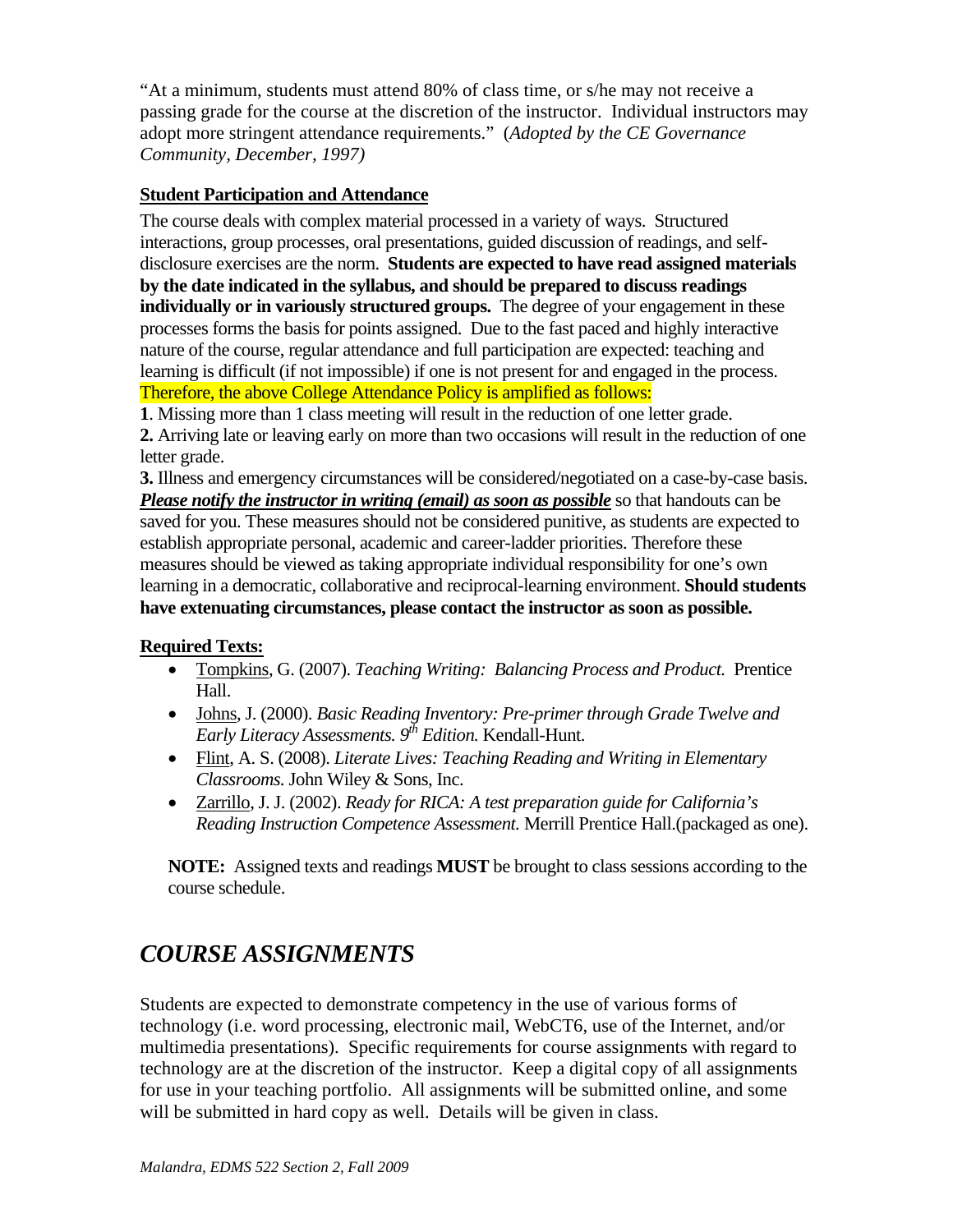Proofread and edit word-processed assignments prior to submission. Hand-written work is not accepted. Assignments are written in Times, size12 font, and are double-spaced. Ensure the text is error-free (grammar, spelling), and ideas are logically and concisely presented. All citations, where appropriate, use American Psychological Association (APA) format

| <b>Assignment</b>                             | <b>Points</b><br><b>Possible</b> |
|-----------------------------------------------|----------------------------------|
| <b>Reading Reflections</b>                    | 5                                |
| <b>Literacy Case Study</b>                    | 40                               |
| WebCT Discussion: Student Strengths and Needs | 6                                |
| <b>Writing Strategy Lesson Plan</b>           | 25                               |
| Writer's Workshop                             | 4                                |
| <b>RICA Literacy Game</b>                     | 10                               |
| <b>Professional Dispositions</b>              | 10                               |
| <b>Total Points</b>                           | 100                              |

information. **Please note assignments are due whether or not you are present in class that day. On the required due date, turn in your assignment to WebCT. A hard copy of certain assignments needs to be turned in to class. Please refer to the class schedule for this** 

While this syllabus is carefully planned, it may be modified at any time in response to **the needs and interests of the class.** 

# **Descriptions of Assignments**

#### 9 **READING REFLECTIONS (5 points total)**

It is expected that everyone will understand all the readings and will come to class prepared to discuss them. You will be required to complete 6 reading reflections. Write at least 3 comments or questions from the readings for that session. **Do not summarize**. Please give thoughtful reactions, responses, and reflections. They should show that you have done the reading. If the readings are from more than one book, try to comment on more than one book. We will use these as the basis of our discussion at the beginning of some classes. Therefore, you must bring a hard copy to each class as well as submit them on WebCT. They will be due to Webct by the start of each class session and I will collect them each session. No points will be given if they are turned in late.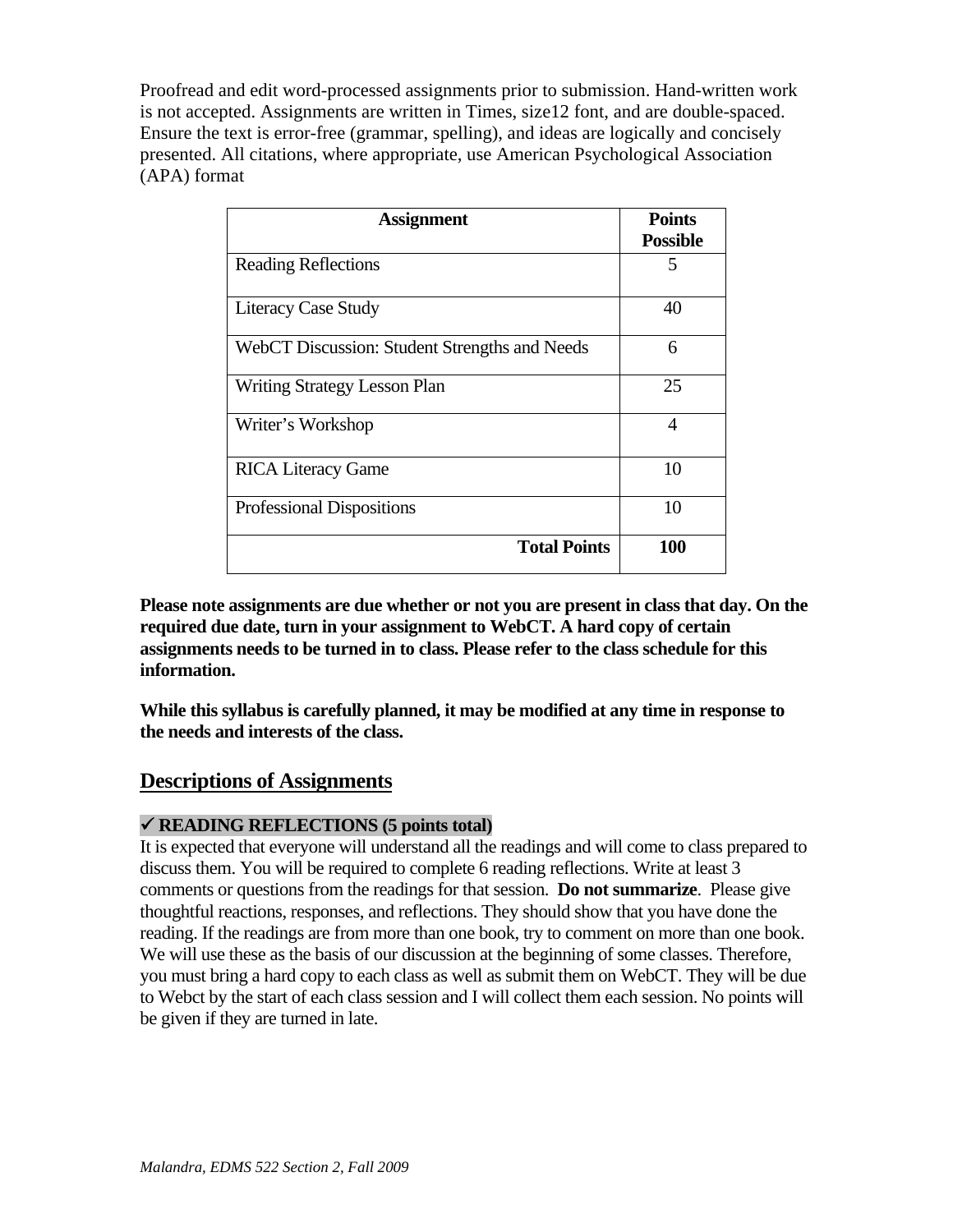#### 9**LITERACY CASE STUDY (40 points total)**

The Literacy Case Study is described in detail in the Literacy Case Study Handbook provided on the webct site. Students conduct literacy assessments with one child who is a reader, analyze and interpret the resulting data and describe the child's strengths and needs in reading. Students develop recommendations in the form of specific instructional strategies that support the child's progress in reading.

The case study child **must** already be reading. It is recommended that s/he be in the upper elementary grades and be reading below his/her current grade level. The completed assessment forms are placed in an appendix that is handed in to the professor hard copy. A parent permission (consent) form must be included in the appendix.

Create a document that includes the Literacy Case Study cover page (below) and the 8 sections listed in the Case Study checklist. The Literacy Assessment Case Study document needs to be submitted to WebCT6 on the due date. Submit the hard copy of your appendix (your data assessment papers, student writing, etc) in class on the due date. You do not need to scan your appendix and submit it to WebCT.

Important: Take notes as you work with your student. Include your anecdotal notes in the final appendix. For example, your student's behavior during the activity, reactions to the activity, comments, etc… and in your analysis of the student and in your design of an appropriate instructional plan. Record all the student's oral responses on tape. Don't try to assess the child in only one day. If you think the child is getting tired, stop the assessment for the day and pick up another day. An important part of the assessment is developing a rapport with the child in which s/he is comfortable to fully participate.

#### **COVER PAGE**

#### **LITERACY ASSESSMENT CASE STUDY**

#### **Name: Date:**

#### **Case study check list**

- [ ] Student Profile (Learning about Student)
- [ ] Reading Attitude Survey
- [ ] Writing Sample Analysis
- [ ] IRI Comprehension and Word Recognition Tables **\***
- [ ] One grid Data Analysis Grid
- [ ] Description of Student's Literacy strengths
- [ ] Description of Student's Literacy needs
- [ ] Description/Explanation of Instructional Strategy/ Intervention

*(submit the above to WebCT)*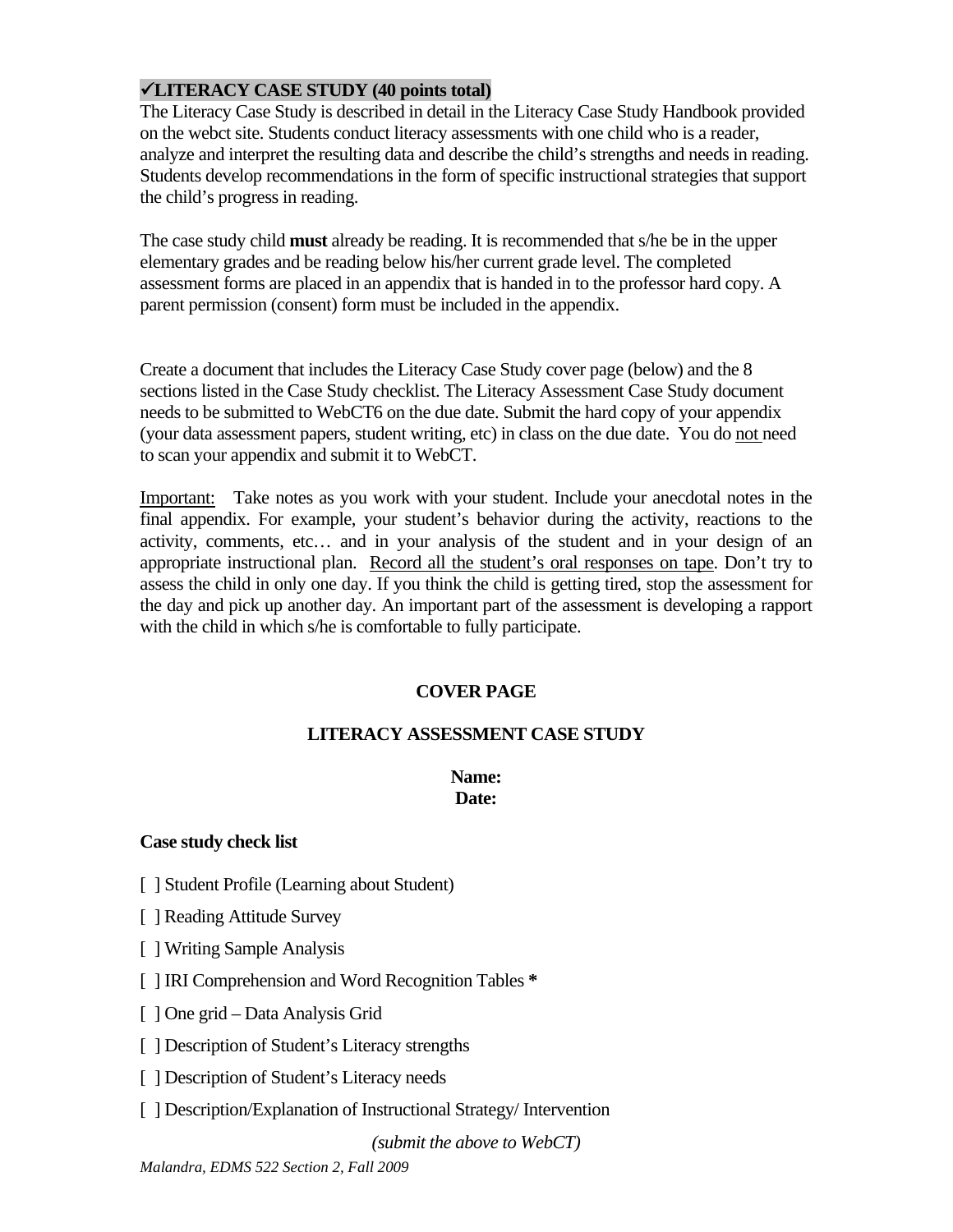[ ] Add an Appendix section . It should be added to your hard copy that is turned in to the professor (not submitted electronically). Do NOT put the appendix in the document with the other sections of your case study. Your appendix includes: All original assessments and records, Permission (consent) Form, Writing Sample, Anecdotal Notes.

**\*** Insert the following chart at the appropriate places within the Case Study:

| Independent | Instructional | Frustration |
|-------------|---------------|-------------|
| Grade level | Grade level   | Grade level |

### 9**WEBCT DISCUSSION: STUDENT STRENGTHS AND NEEDS (6 points total)**

Using the WebCT discussion board, create an original message describing your Case Study student's literacy strengths and needs. Only describe 2 main strengths (what the student can do) and 2 main needs (what the student needs to work on). Write one paragraph for "strengths" and another paragraph for "needs". Then, respond to two other classmates' strengths and needs message. In these responses, you will suggest **two** instructional strategies to assist their student with **one** of their needs for each of your two responses. Be sure to describe your instructional strategies and give a rationale for your suggestions. Respond to another classmate that hasn't had any replies, so that everyone gets feedback. In other words, you must reply to two classmates' postings, but choose ones that do not already have responses (if possible). This will enable everyone to have a response to their original posting.

What to do:

- Submit your Student Strengths and Needs paragraphs to the Discussion Board as a new message. Due: October 14. (3 points). Not accepted after 10/16/09.
- Respond to two different classmates on the Discussion Board by October 19. (3) points). Not accepted after 10/21/09.

# 9**WRITING STRATEGY LESSON PLAN (25 points total)**

### Overview:

Individually or with a partner, write and present a WRITING strategy lesson plan that is *active, interesting, meaningful and accessible* to diverse students. It can be a mini-lesson, direct instruction, inquiry, or any format you choose. Choose a writing standard for your grade level to guide your objectives. Sample lessons might include:

- Using graphic organizers to write
- Improving one of the  $6+1$  traits of good writing
- Writing an engaging opening
- Using a piece of literature as a model for writing
- Making transitions between paragraphs
- Developing characters
- Developing a central idea
- Editing writing
- Peer response/conferencing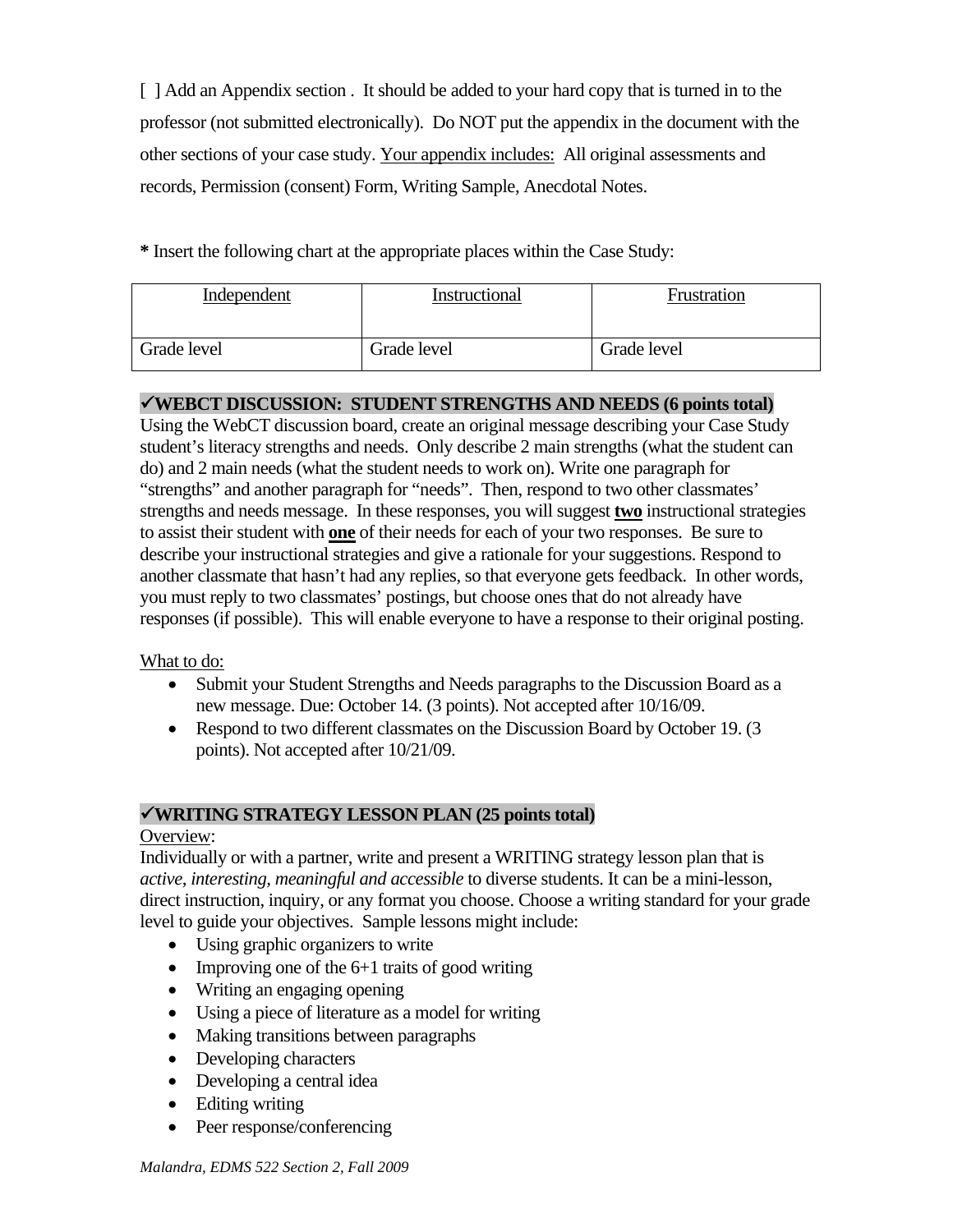• Strategies specific to a particular genre (response to literature, persuasion, friendly letter, etc.)

Your Writing Strategy Lesson must include a description of each of the following:

- Title of the lesson
- Grade level
- CA Content Standard(s) connected to Objective
- Objective for the literacy lesson (Students will...)
- Instructional Strategies: INTO, THROUGH, CLOSURE, AND BEYOND (See below)
- Differentiation strategies for ELL students and students with special needs
- Assessment
- Rationale

### **Instructional Strategies**

### • **INTO**

Write a brief paragraph that describes what you will do prior to teaching the lesson to connect to students' prior knowledge and to engage them in the topic.

Describe Instructional Strategies

Describe Student Activities

# • **THROUGH**

Write a detailed instructional plan of what you will do when teaching the reading lesson. What will you do for each of the following steps of instruction?

o Modeled instruction: ("I do")

Describe Instructional Strategies

Describe Student Activities

o Shared instruction: ("We do")

Describe Instructional Strategies Describe Student Activities

o Guided instruction ("You do")

Describe Instructional Strategies Describe Student Activities

# • **CLOSURE**

Write a brief paragraph that describes how you will end the lesson

#### • **BEYOND**

Write a brief paragraph that describes how you want students to apply what you have taught them to do in this lesson as they continue reading in the overall reading unit you have chosen. How will you reinforce and review the key concepts and skills of this lesson so that they continue applying them?

#### 9 **WRITERS' WORKSHOP (4 points total)**

#### Overview:

peers. <u>Please staple the two together.</u><br>What to do: In EDMS 522, we concentrate on writing as part of balanced literacy. This assignment emphasizes the nature of writing and how it relates to student performance. DO NOT BEGIN THIS ASSIGNMENT UNTIL IT IS DISCUSSED IN CLASS! You will submit your final writing piece and reflection to WebCT and bring a hard copy of each to class to share with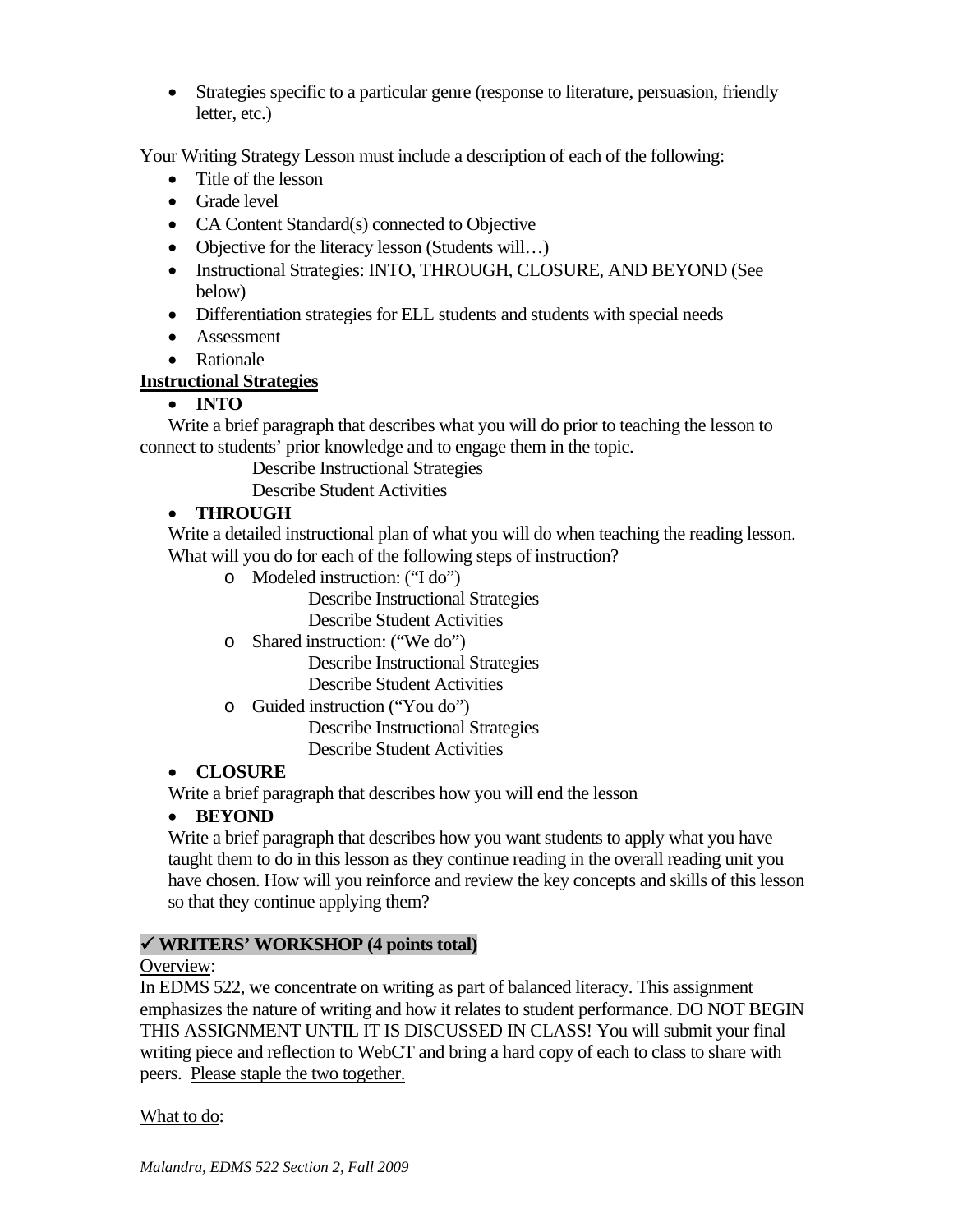In class we explore some topics about which to write. Using the writer's workshop model, you will develop a short (1 page) piece of writing. Bring your draft to class, and we will have conferences about it.

After you finish, **reflect** upon and write about your own writing process. Please consider the following when you write your reflection:

- Use the 6 traits rubric to score your writing. In your reflection, tell how you scored yourself for each trait and why. Be specific with evidence from you piece for each trait.
- How did you get started? What was it like writing the first draft?
- What was difficult for you? What was easy?
- What kinds of decisions did you have to make in the writing?
- Did you consider your audience? Who was your audience?
- What did you learn about fostering student's writing through this experience?

# 9 **RICA LITERACY GAME (10 points total)**

# Overview:

Assessment drives instruction. Teachers use many assessments throughout a day to determine what students know. With that information, they make decisions about what – and how – to teach.

Assessment comes in many forms, and it can be fun as well as informative. You and a partner(s) will be assigned one chapter from *Ready for RICA*. You have two goals: fairly assess your classmates on their understanding of the chapter; *everyone* involved for the full 15 minutes we play.

# What to do:

1. With your partners create a list of 10 important ideas from your chapter.

2. Create a game focusing on those facts. Model your game after Jeopardy, Pictionary, Cranium, Concentration, Monopoly, etc. Organize your game to play as a class, or break into groups to play.

3. Questions to ask yourself as you create the game:

- (a.) Will everyone be involved?
- Is this a fair assessment?
- (b.) Is this a fair assessment? (c.) Does this game show you who knows the facts and who doesn't?
- (d.) What strategies would you use to help those struggling students?

4. Submit your game to WebCT. Have one member publish your game in WebCT for the entire class.

# **RICA areas:**

| <b>EDMS</b> 521                           | <b>EDMS</b> 522            |
|-------------------------------------------|----------------------------|
| Ongoing assessment (Ch. 1)                | Ongoing assessment (Ch. 1) |
| Planning, organizing, managing reading    |                            |
| instruction (Ch. 2) (managing groups,     |                            |
| classroom organization: time and physical |                            |
| layout)                                   |                            |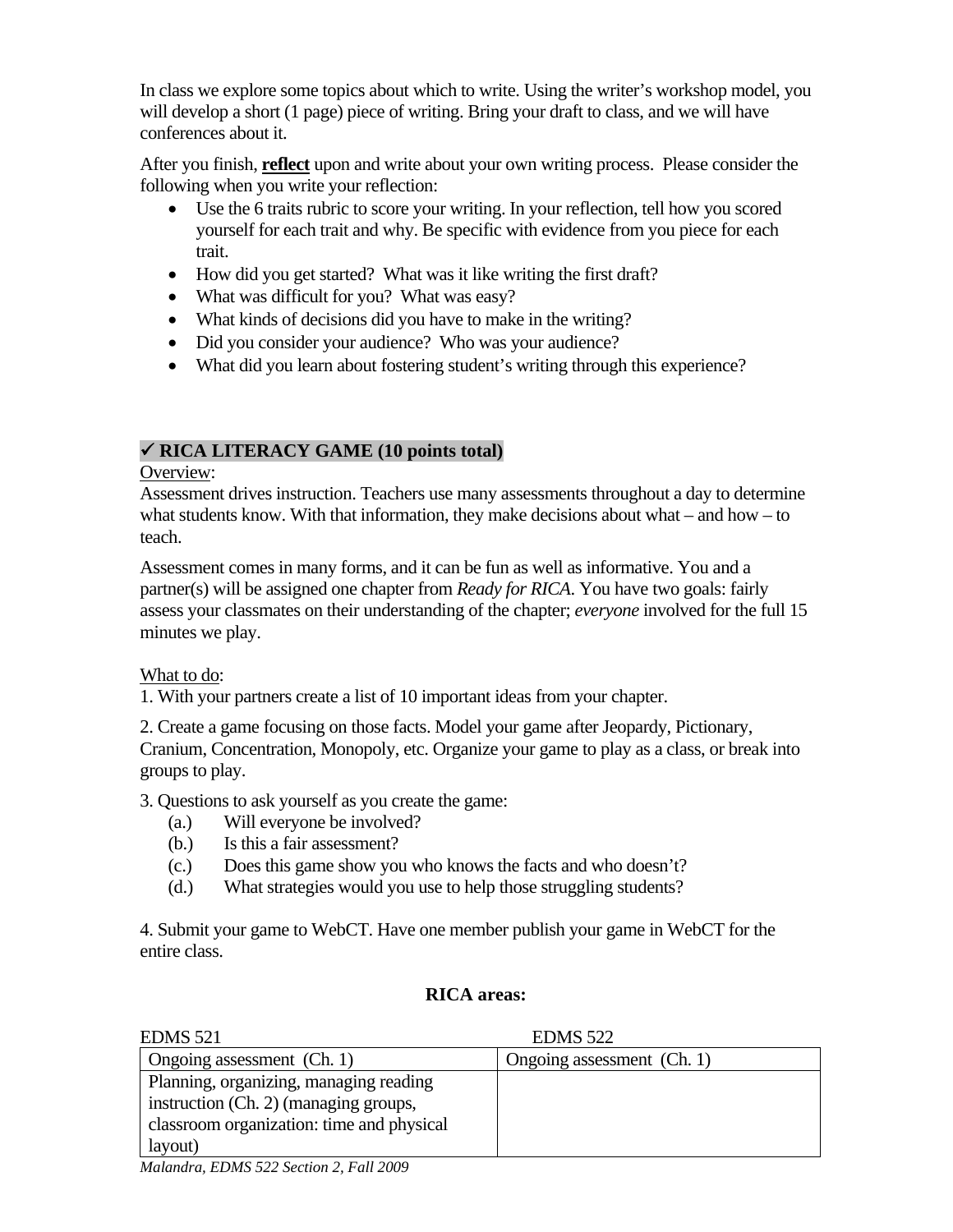| Phonemic Awareness (Ch. 3)                  |                                         |  |
|---------------------------------------------|-----------------------------------------|--|
| Concepts about Print (Ch. 4)                | Content Area Literacy (Ch. 9)           |  |
| Phonics Instruction and word Identification | Independent Reading (Ch. 10)            |  |
| Strategies (Ch. 5)                          |                                         |  |
| Spelling Instruction (Ch. 6)                | Literary Response and Analysis (Ch. 8)  |  |
| Reading Comprehension – Narrative (Ch. 7)   | Reading Comprehension – Expository (Ch. |  |
| (not assessment) (guided reading)           |                                         |  |
| Vocabulary Development (Ch. 12)             | Vocabulary Development (Ch. 12)         |  |
| Structure of the English Language (Ch. 13)  | Structure of the English Language (Ch.  |  |
|                                             | 13)                                     |  |
| Supporting Reading through Oral and Written | Supporting Reading through Oral and     |  |
| Language $(Ch. 11)$                         | Written Language (Ch. 11)               |  |

#### 9 **PROFESSIONAL DISPOSITIONS (10 points total)**

#### Overview:

Grading in 522 includes a component of "professional disposition." Students in the College of Education conduct themselves in ways expected of those entering the profession. Disposition includes:

- General classroom attendance, promptness, and participation
- Attention to classroom discussion protocols
- Social and cooperative skills
- Attention to assignments (deadlines, quality, multi-tasking)
- General classroom demeanor and attitude
- Flexibility
- Openness to and enthusiasm for learning

You will be given an opportunity to evaluate yourself in professional dispositions; your instructor will take your self-evaluation into consideration in determining your score.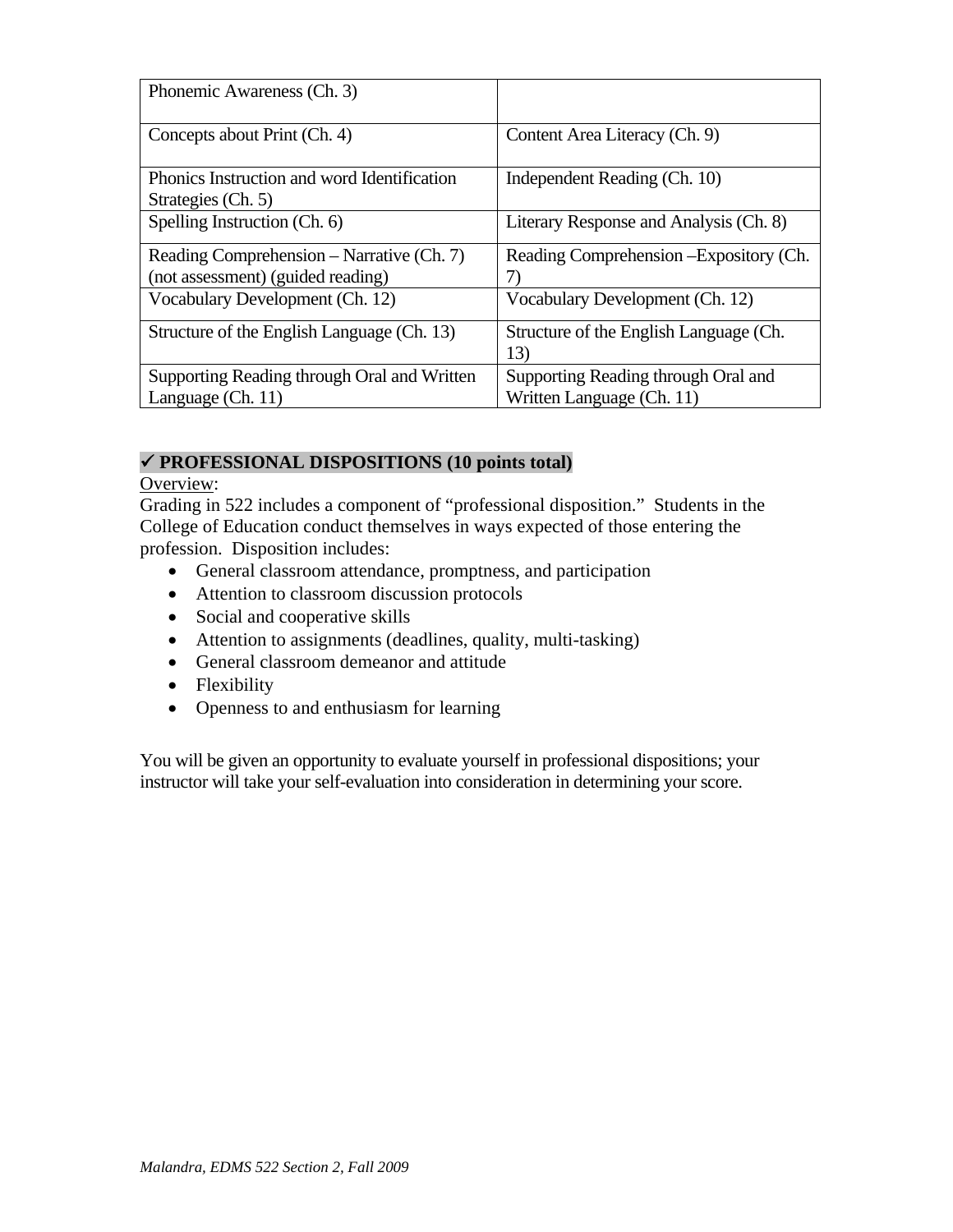# **COURSE SCHEDULE: EDMS 522**

| <b>Date</b>      | <b>Topic</b>                        | <b>Readings/Assignments Due</b>      |
|------------------|-------------------------------------|--------------------------------------|
| <b>Session 1</b> | <b>Course Overview</b><br>$\bullet$ | <b>READ:</b>                         |
| August 31        | Connecting 521 with 522             | Johns, Section 1 (Overview)          |
|                  | Assessment/Case Study               | Johns, Section 2 (Administering &    |
|                  |                                     | <b>Scoring Procedures</b> )          |
|                  |                                     | Flint, pp 76-83 and Chapter 9        |
|                  |                                     | (Assessment)                         |
|                  |                                     | <b>BRING:</b>                        |
|                  |                                     | Syllabus                             |
|                  |                                     | <b>Literacy Case Study</b>           |
|                  |                                     | Handbook (print copy from<br>WebCT)  |
|                  |                                     | Johns book                           |
|                  |                                     | <b>Search for Case Study Subject</b> |
|                  |                                     | <i>(permission)</i>                  |
| <b>Session 2</b> | Assessment/Case Study<br>$\bullet$  | <b>READ:</b>                         |
| September 14     | Intro to Writing                    | Tompkins, Chapter 1 (Process &       |
|                  |                                     | Product)                             |
|                  |                                     | Tompkins, Chapter 5 (Journal         |
|                  |                                     | Writing)                             |
|                  |                                     | Johns, Section 3 (Determining        |
|                  |                                     | <b>Reading Levels</b> )              |
|                  |                                     | <b>BRING:</b>                        |
|                  |                                     | Johns book                           |
|                  |                                     | <b>Literacy Case Study</b>           |
|                  |                                     | Handbook (print copy from<br>WebCT)  |
|                  |                                     | Tompkins book                        |
|                  |                                     | DUE:                                 |
|                  |                                     | Reading Reflection 1                 |
|                  |                                     | <b>Student selected for CASE</b>     |
|                  |                                     | <b>STUDY.</b> Begin assessing.       |

# **The instructor reserves the right to modify the schedule**.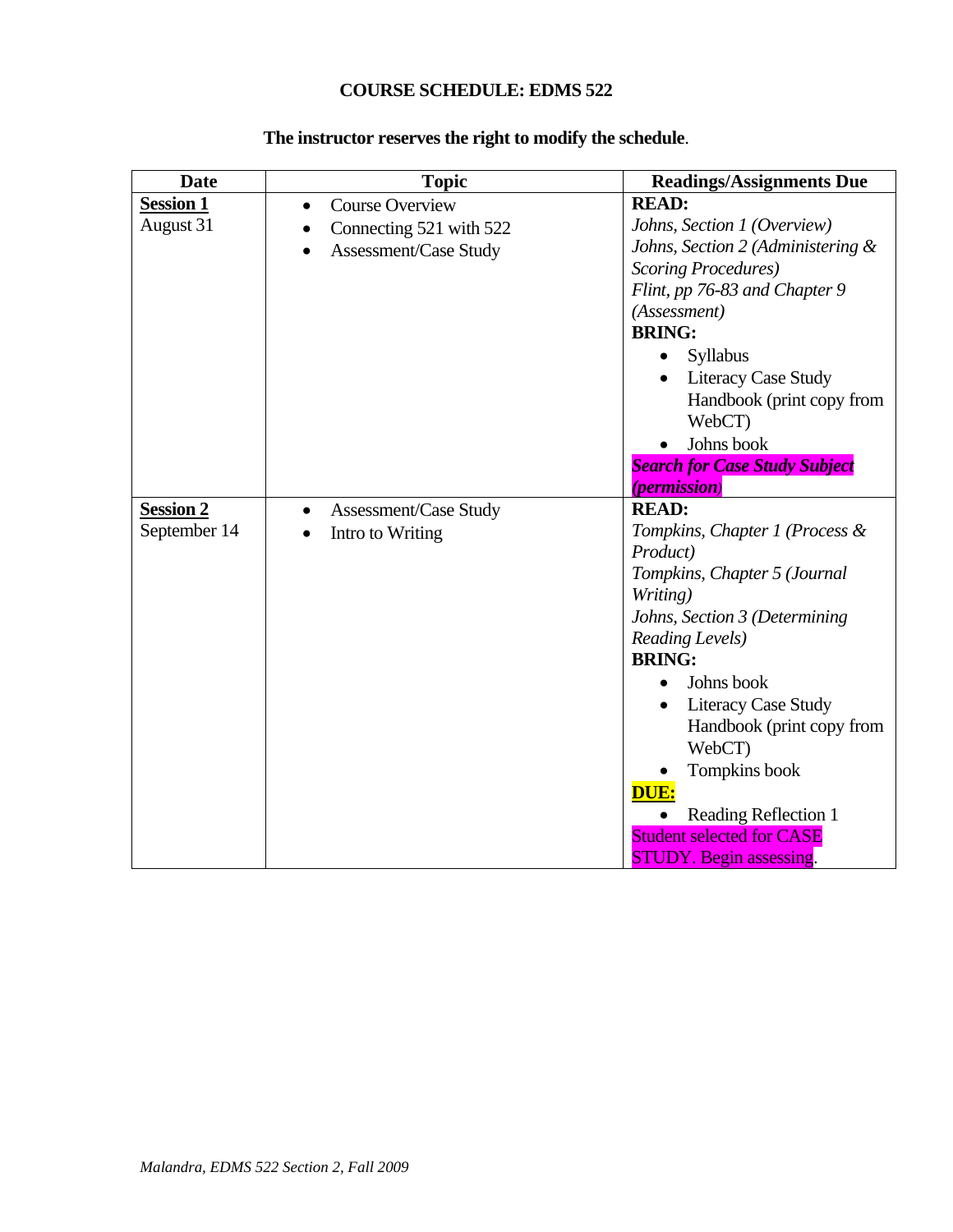| <b>Session 3</b><br>September 21 | Assessment/Case Study<br>٠<br>Writer's Workshop<br><b>Intro to Literature Circles</b><br>$\bullet$<br>Writing strategy lesson<br>overview/workshop<br>Guest Speaker: WRITE Institute | <b>READ:</b><br>Tompkins, Chapter 2 (Writer's<br>Workshop)<br>Tompkins, Chapter 10 (Descriptive<br>Writing)<br>Tompkins, Chapter 7 (Biographical<br>Writing)<br><b>BRING:</b><br>Tompkins book<br>Rough draft of Writing<br>Piece<br>DUE:<br>Reading Reflection 2<br>$\bullet$<br><b>Rough Draft of Writing</b><br>Piece (hard copy in class,<br>not WebCT) |
|----------------------------------|--------------------------------------------------------------------------------------------------------------------------------------------------------------------------------------|-------------------------------------------------------------------------------------------------------------------------------------------------------------------------------------------------------------------------------------------------------------------------------------------------------------------------------------------------------------|
| <b>Session 4</b><br>September 28 | Assessment<br><b>Reciprocal Teaching</b><br><b>Content Area Literacy</b><br>$\bullet$<br><b>Writing Strategy Lesson workshop</b>                                                     | <b>READ:</b><br>Zarillo, chapter 9 (Content Area<br>Literacy)<br>Flint, Chapter 11 (Reading to<br>Learn)<br>Tompkins, Chapter 8 (Expository<br>Writing)<br>Tompkins, Chapter 12 (Persuasive<br>Writing)<br><b>BRING:</b><br>Tompkins book<br>Materials for Writing<br><b>Strategy Lesson Workshop</b><br>DUE:<br>Reading Reflection 3                       |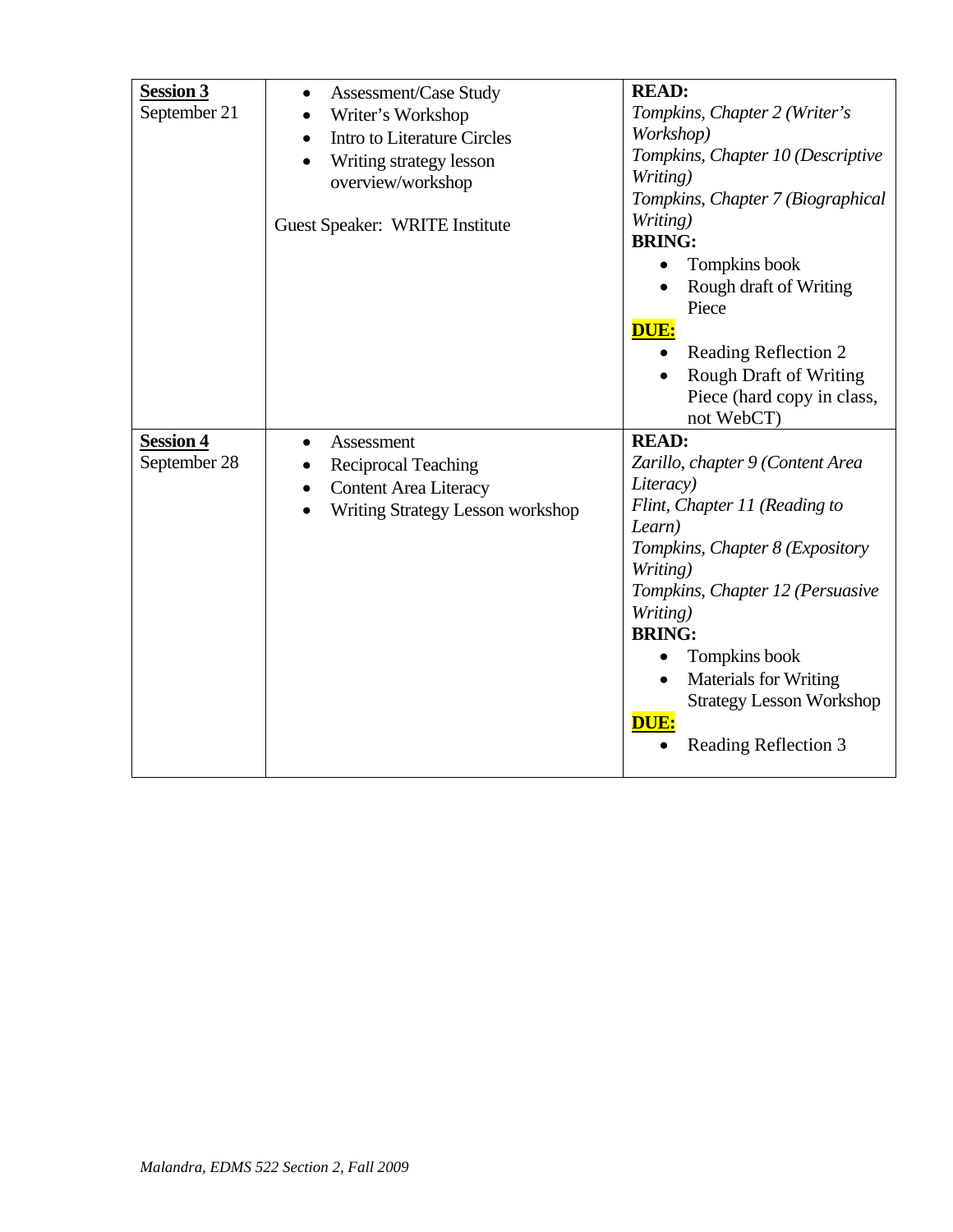| <b>Session 5</b><br>October 5 | Writing: Six Traits<br><b>Reading Comprehension</b><br>IRI data workshop<br>٠<br>Writing Strategy Lesson Presentations            | <b>READ:</b><br>Flint, Chapter 12 (Struggling<br>Readers/Writers)<br>Tompkins, Chapter 4 (Assessing<br>Writing)<br>Zarillo, Chapter 7 (Reading<br>Comprehension)<br><b>BRING:</b><br>Tompkins book<br>Johns book<br>$\bullet$<br><b>Materials for Writing</b><br><b>Strategy Lesson Workshop</b><br>All Case Study data<br>DUE:<br>Reading Reflection 4<br>٠<br>Final copy of writing piece<br>& reflection (bring hard<br>copy to class and submit to<br>WebCT under Writer's<br>Workshop.                            |
|-------------------------------|-----------------------------------------------------------------------------------------------------------------------------------|------------------------------------------------------------------------------------------------------------------------------------------------------------------------------------------------------------------------------------------------------------------------------------------------------------------------------------------------------------------------------------------------------------------------------------------------------------------------------------------------------------------------|
| Session 6<br>October 12       | Vocabulary<br><b>Writing Strategy Lesson Presentations</b><br>Data Analysis & Developing<br>$\bullet$<br>Recommendations workshop | <b>READ:</b><br>Zarillio, Chapter 12 (Vocabulary<br>Development)<br>Flint, Chapter 10 (Meaningful Lit<br>Discussions)<br>Tompkins, Chapter 3 (Writing<br>Strategies/Skills)<br><b>BRING:</b><br>Johns book<br>All Case Study data: Work<br>with classmates to analyze<br>assessment data, identify<br>patterns, and write up<br>recommendations<br>DUE:<br>Reading Reflection 5<br><b>Writing Strategy Lesson</b><br>(Submit to WebCT)<br>Oct 14: Discussion Board<br><b>Student Strengths and</b><br>Needs Entry (1). |